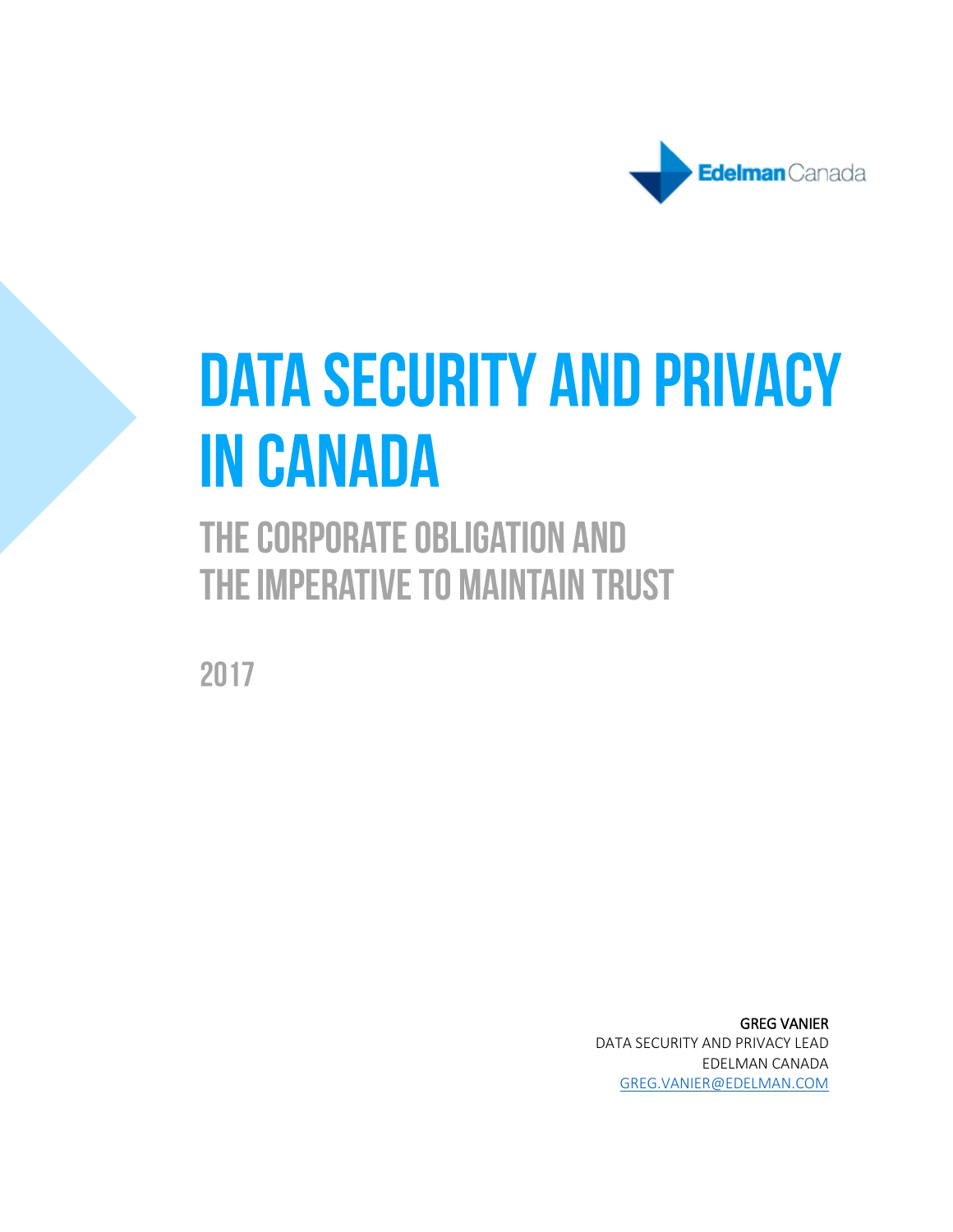# **THE STATE OF DATA SECURITY AND PRIVACY IN CANADA**

No organization is immune to the threat of a data security crisis or privacy breach.

As more of our lives go online and the data we share is used in new and innovative ways, privacy and security have become important reputation and legal issues. For businesses, the growing volume and sensitivity of information being shared, stored and used is driving demand for greater transparency about how such information is being managed and protected. Privacy missteps and data breaches regularly make headlines and are a focal point for lawsuits, social media discussions and legislation worldwide.

As public and private organizations across Canada race to protect their infrastructure against persistent malicious threats, trends fueled by technology, data ubiquity and the increasing value of corporate data, ensuring data security is more difficult than ever.

To better understand how Canadian companies are navigating this evolving corporate threat, Edelman spoke with 101 information, data, security, and technology officers across Canada<sup>1</sup>. We wanted to know how big the problem was and how prepared companies were.

The results were alarming.

Almost one in two security, information and technology officers said their organization had exposed personally identifiable information at least once, and 30 per cent more than once. Of the companies we talked to, only one in three were very confident that their organization understands the potential corporate impact of a cybersecurity incident and/or loss of sensitive or private information.

These results are more concerning when viewed through the lens of the Edelman Trust Barometer<sup>2</sup>, our keystone annual global study on the state of institutional trust. Our 2016 study of 33,000 respondents across the world, revealed that companies are not perceived to be delivering against protecting consumer data at a level that matches its perceived importance.

As the threat landscape continues to evolve and the public's trust of institutions continues to falter, now more than ever it is critical for organizations to address the growing problem of data security and privacy. Organizations must ensure that the information entrusted to them is secure, that they are transparent about the data they store and process, and that they are prepared to respond to a breach when – not if – it happens.

 $<sup>1</sup>$  Edelman's Insights & Analytics team conducted this research with 101 information, data, security,</sup> and technology officers across Canada. Respondents were sourced from The Angus Reid Forum panel and the research was facilitated by MARU/Vision Critical Research & Consulting. Field work was conducted in November 2016. The margin of error for the sample is estimated to be +/- 9.65%

<sup>2</sup> The Trust Barometer began as a survey of 1,300 people in five countries in 2001, and has grown into a truly global measurement of trust across the world. Now in its  $17<sup>th</sup>$  year, the Edelman surveys more than 33,000 respondents across 28 countries

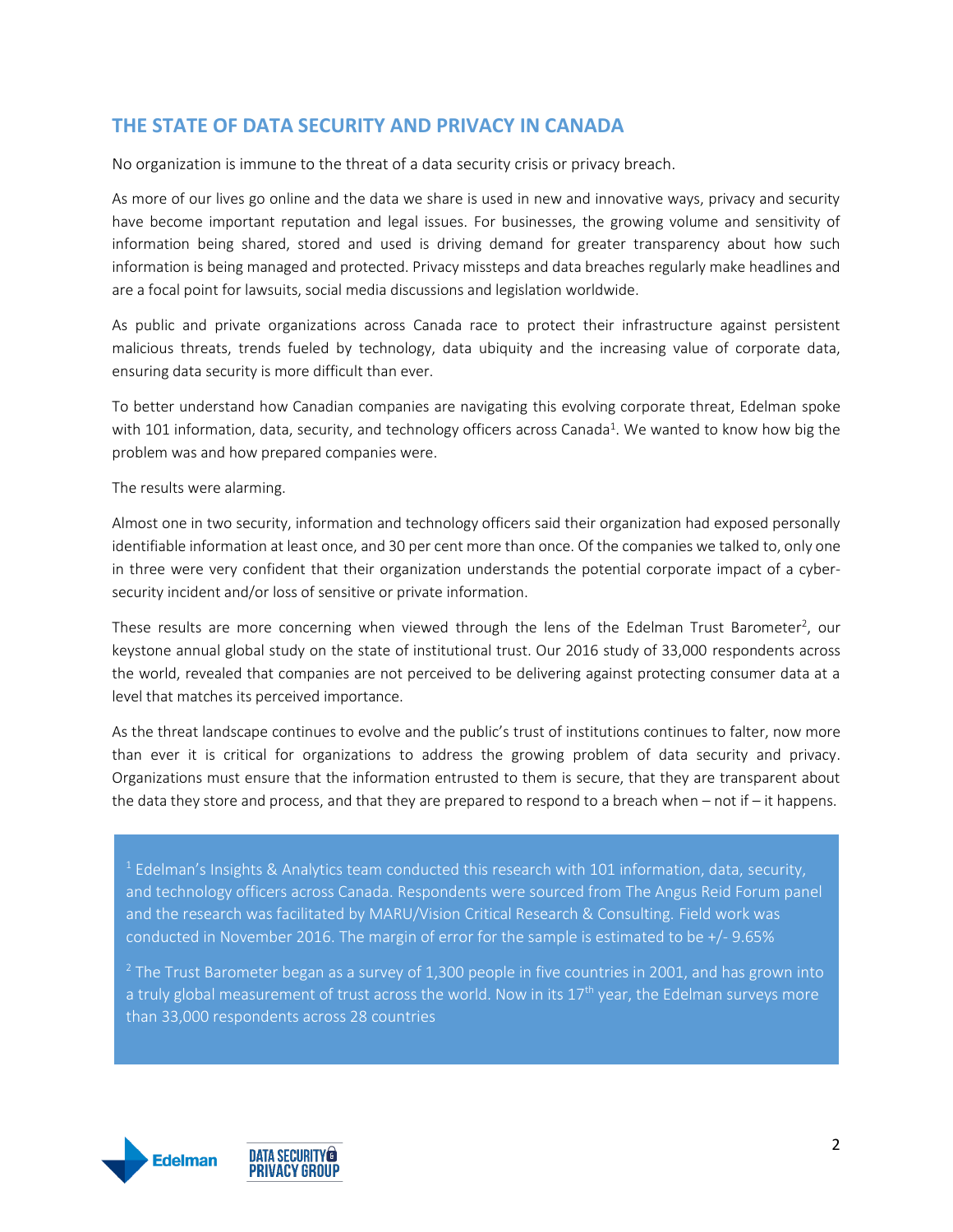# **MAINTAINING TRUST**

How organizations treat and protect data is now part of a company's brand promise and risk profile. According to a recent study by the Privacy Commissioner of Canada (*2016 Survey of Canadians on Privacy,* December 2016), "Most Canadians (85%) feel a greater reluctance to share their personal information with organizations in light of recent news reporting of sensitive information, such as private photos or banking information, being lost, stolen or made public."

The good news, is that senior leaders are engaged. Of the cyber leaders we surveyed, eight in 10 agree that senior leaders in their organization consider privacy and protection of personal information a corporate priority, and agree that senior leaders in their organization understand the importance of data security and privacy to maintaining trust in an organization's brand.

However, not all information and technology officers believe their organizations demonstrate the appropriate level of concern with managing their exposure to this risk. Almost two thirds of the people we spoke to believed their organization should be significantly more concerned (33%), or were unsure if their organization were concerned enough (31%)

Although the loss of sensitive or personally identifiable information and disruption of business are organizations' most concerning outcomes of a data security breach, organizations underestimate the cost of possible outcomes of data breaches.

- Reputational damage does not fall into the top concerns of a data breach for one in three (33%) organizations in Canada.
- The threat of legal action does not fall into the top concerns of a data breach for almost one in two (47%) organizations in Canada.
- The loss of stakeholder trust does not fall into the top concerns of a data breach for one in two (50%) organizations in Canada.

As security incidents become increasingly common, now more than ever it's critical for companies across all industries to develop a solidified plan to mitigate these issues. Companies have both an ethical and legal responsibility to safeguard stakeholders from this risk, and data security must move from the backroom to the boardroom. There are a few critical actions that senior leaders must take to mitigate the effects of a data security incident:

- The board and c-suite must be confident that the organization fully understands the risks and has developed proper mitigation protocols;
- Leadership must be confident that key tenants of preparedness from coordination and planning to testing and readiness – are in place and effective; and,
- Leadership must foster a culture of transparency about how and why an organization collects, stores or processes data. Privacy is more than just a policy on a piece of paper.

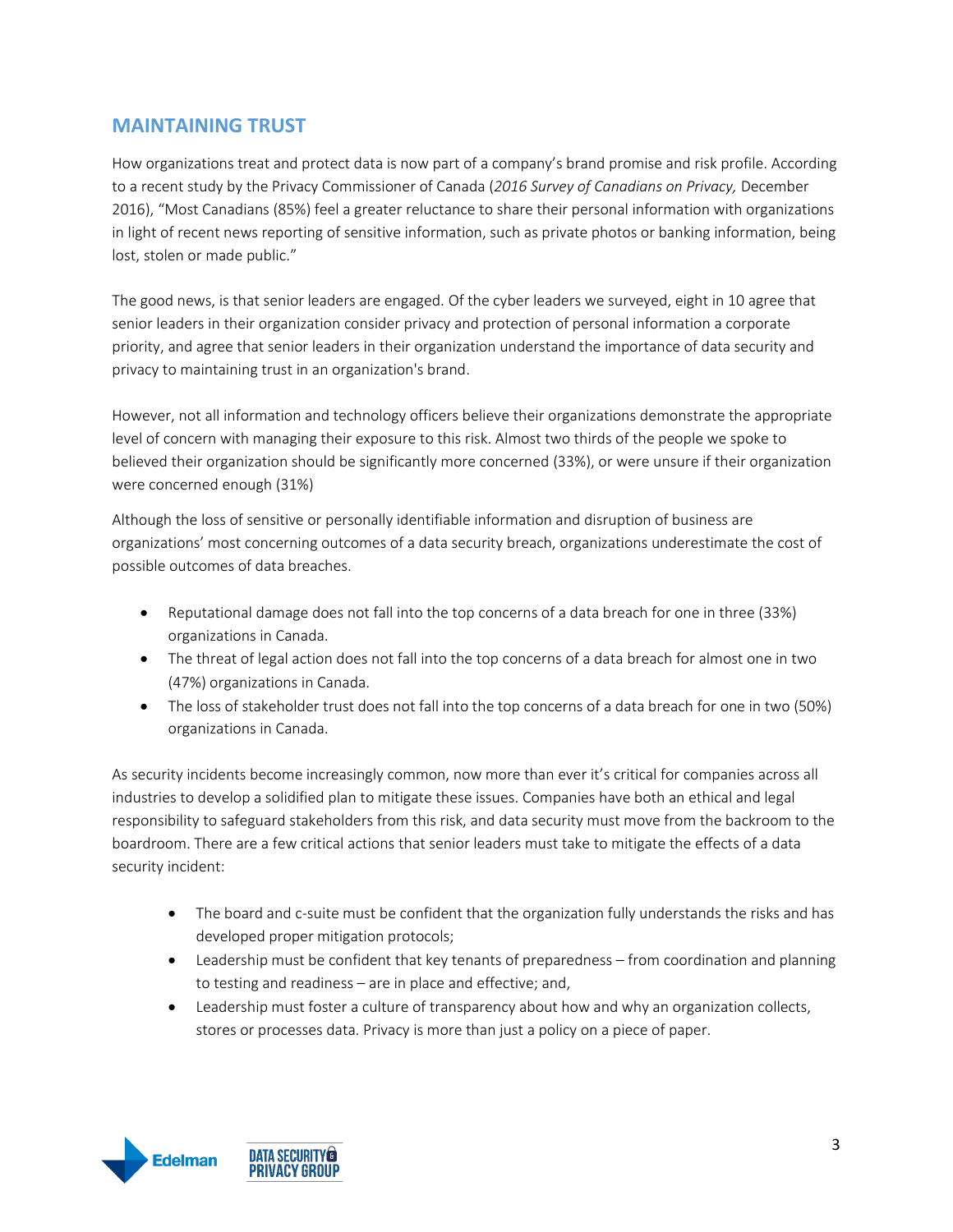# **THE CHANGING LEGAL LANDSCAPE**

Even though almost half (46%) of security, information, and technology officers we surveyed said their organization has had at least one security breach that resulted in lost, compromised, or exposed personally identifiable information, levels of reporting under voluntary federal or mandatory provincial programs are low.

Only one in three (35%) said their organization had reported a cyber security event or breach to the Provincial Privacy Commissioner under existing mandatory notification laws. And only one in three (36%) security, information and technology officers said their organization has reported a cyber security event or breach to the Federal Privacy Commissioner under the existing voluntary notification program.

The Digital Privacy Act (Bill S-4) was passed into Law on June 19, 2015. The Act amends and modernizes the *Personal Information Protection and Electronic Documents Act,* which established rules for how private sector companies collect, use or disclose personal information.

The Act will arm the Privacy Commissioner of Canada with increased enforcement power, and outlines mandatory breach notification requirements for the private sector. The obligation to notify (expected to be outlined in 2017), and the threat of punitive fines, will likely result in an increase in the number of breaches that are publicly reported

# **BEST PRACTICES IN PREPAREDNESS**

Even the most sophisticated IT security department cannot prevent a cyber-attack or the loss of sensitive corporate information. Organizations must be prepared to respond, as a well-executed response strategy can not only minimize the operational impacts and harm inflicted, but safeguard the organization from legal liability or reputation damage.

Most of the security, information, and technology officers we spoke to indicated that their organizations have response plans for dealing with a sudden and/or unforeseen cyber security incident, however, one in three say those plans are outdated.

Most companies we spoke to had developed a breach response plan or a crisis communications plan that addresses cyber risk, however, a significant number were not aware if their response plans addressed how their company would maintain or rebuild customer trust following a data security or privacy incident. In addition, a quarter of those companies (23%) have not tested their plans – an essential component of a preparedness program that provides breach response teams with the skills and ways of thinking that transform the crisis from an unnatural crisis environment into more familiar terrain.

Data security and privacy events often require specialized expertise to assist with the response. For example, external legal counsel is integral to protecting the confidentiality of the investigation and the deliberative process of anticipating and addressing litigation risk. From a reputation management perspective, forensic and security experts are essential to avoid the perception of bias in the investigation, and specialized communications counsel can help an organization maintain consumer trust and assist with risk reduction for impacted stakeholders. Despite respondents' high levels of confidence that they are prepared, three in 10 security, information and technology officers indicate their organization hasn't identified the necessary experts to assist with major security incidents.

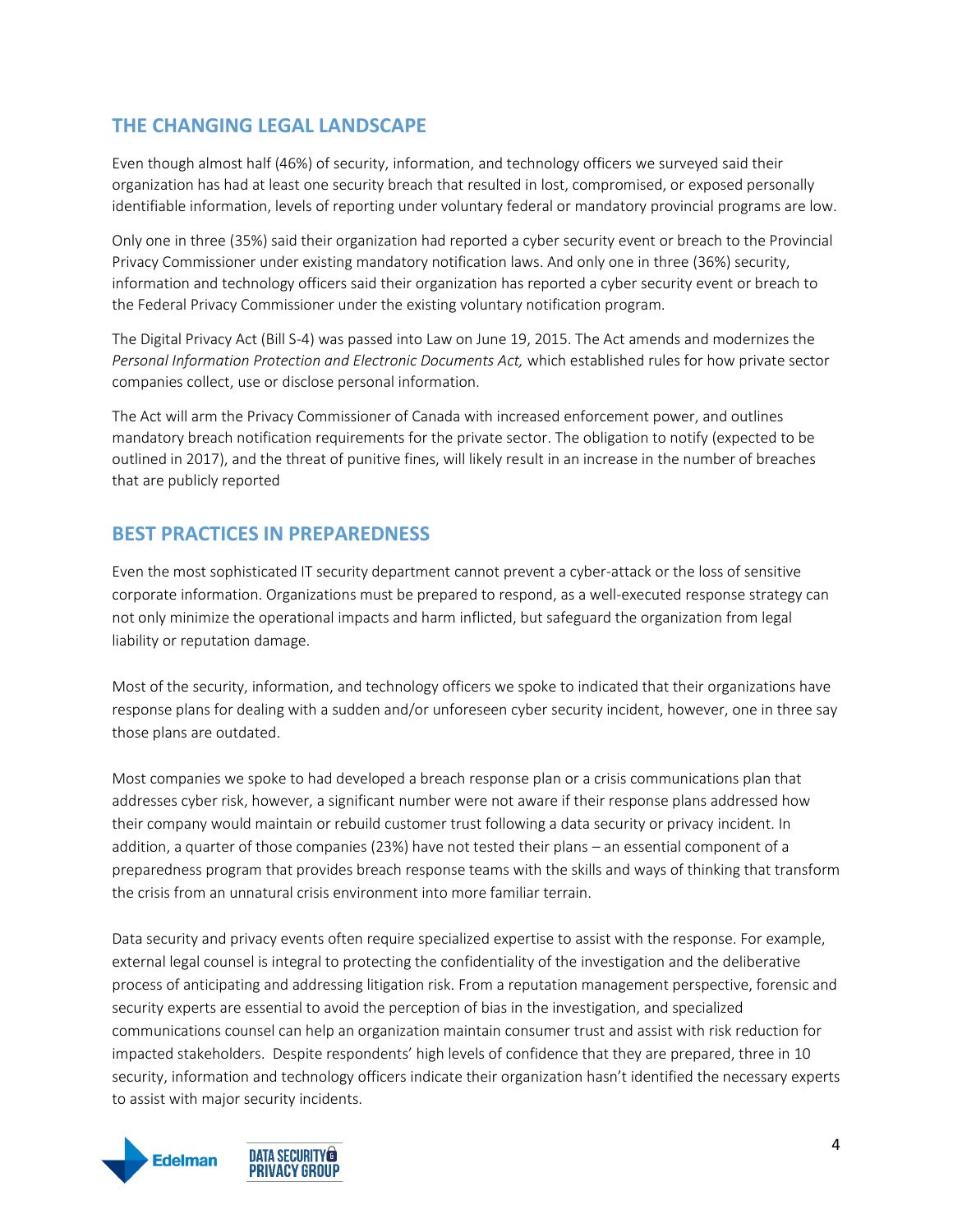Based on our experience helping companies manage live data security incidents of all kinds, involving millions of records, and helping several others prepare for a major security incident, Edelman has identified best practices for preparing for and responding to a data security or privacy issue. It boils down to three main principles:

#### 1. Planning

Having the right response plan with a clear focus on data breach and other security risks is essential to effectively managing a significant incident. The plan should identify the team and clarify roles, outline communications protocols and triggers, include a directory of key external stakeholders, and outline strategies for maintaining trust.

#### 2. Testing and Readiness

Organizations that have practiced their response in a live event or a mock simulation and subsequently updated their plans tend to perform better. If an organization has not been field tested, yearly simulations should be conducted to test the team's ability to execute, and to ensure the reliability and accuracy of the plan.

#### 3. Communications Integration

Data security and privacy incidents typically require companies to integrate across departments that may not usually work together, and require specialized third-party expertise. Identifying and contracting legal, forensic and communications experts, and establishing integration points ahead of time is a key factor for success.

Despite the heightened attention of policymakers and regulators, efforts of governments to combat cybercrime, and high-profile arrests in Canada and across the world, the threat shows no signs of abating. Rather, cybercriminals have become more sophisticated, finding new ways to monetize corporate data and to hold companies ransom. As data security incidents continue to impact companies in Canada and around the world, being prepared to effectively communicate at a moment's notice is more important than ever.